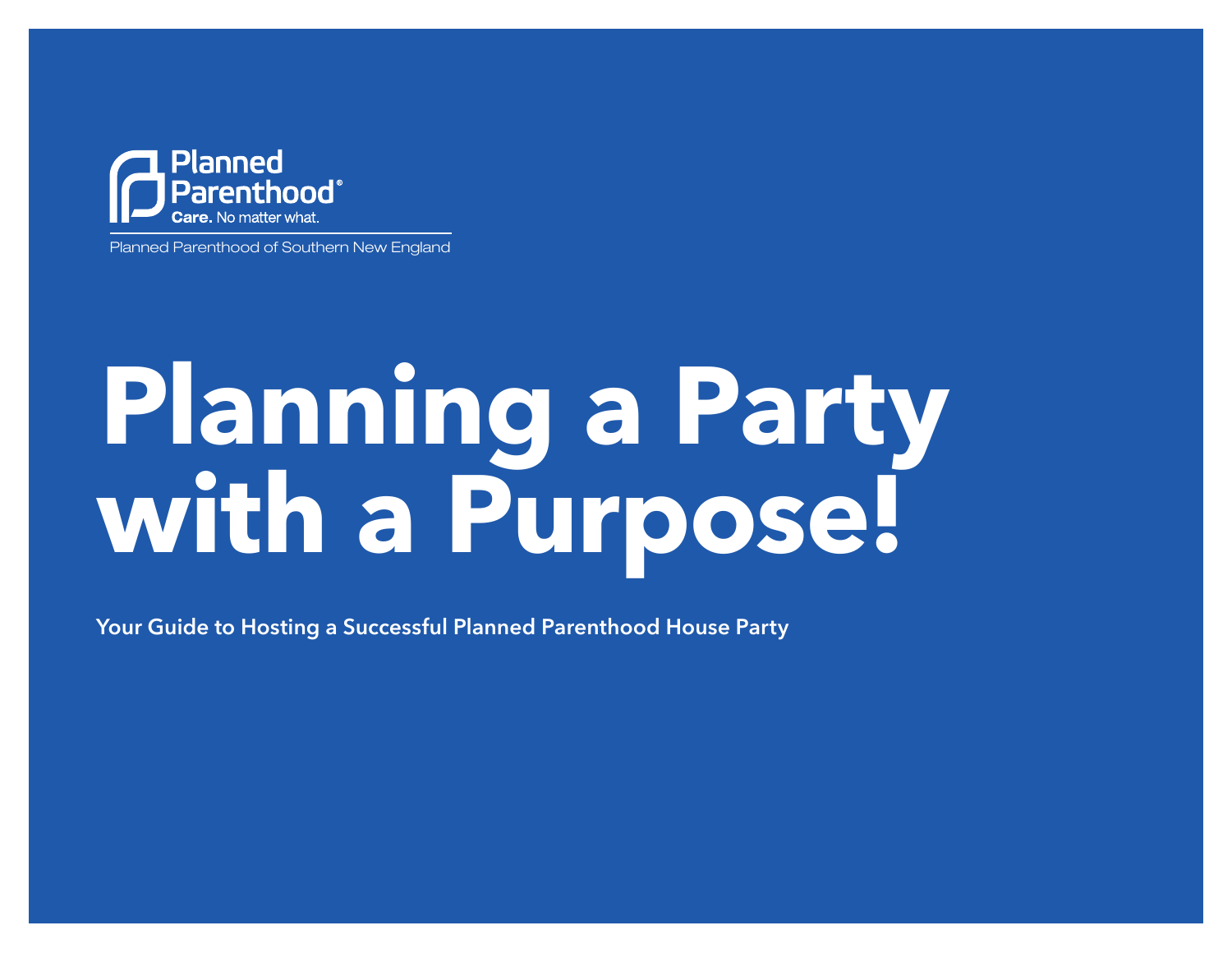#### **Introduction**

Planned Parenthood of Southern New England provides essential reproductive health care services to women, men, and young people at our 18 heath centers in communities throughout Connecticut and Rhode Island.

#### **Mission**

The mission of Planned Parenthood of Southern New England is to protect the fundamental right of all individuals to manage their own fertility and sexual health, and to ensure access to the services, education and information to realize that right.

Planned Parenthood of Southern New England is a 501(c)(3) nonprofit health care provider. The care we provide our patients is made possible by the generosity of our donors and supporters.

#### **Thank you for standing with Planned Parenthood!**



[Planned Parenthood of Southern New England](https://ppsne.org)

# **inside**

- **01 Planning a Party with a Purpose**
- **02 Getting Started**
- **03 Setting Your Goals**

## **04 Structuring Your Party**

- 4.1 Types of House Parties
- 4.2 Reccomendations and Tips

### **05 Party Planning Timeline**

5.1 Timeline Checklist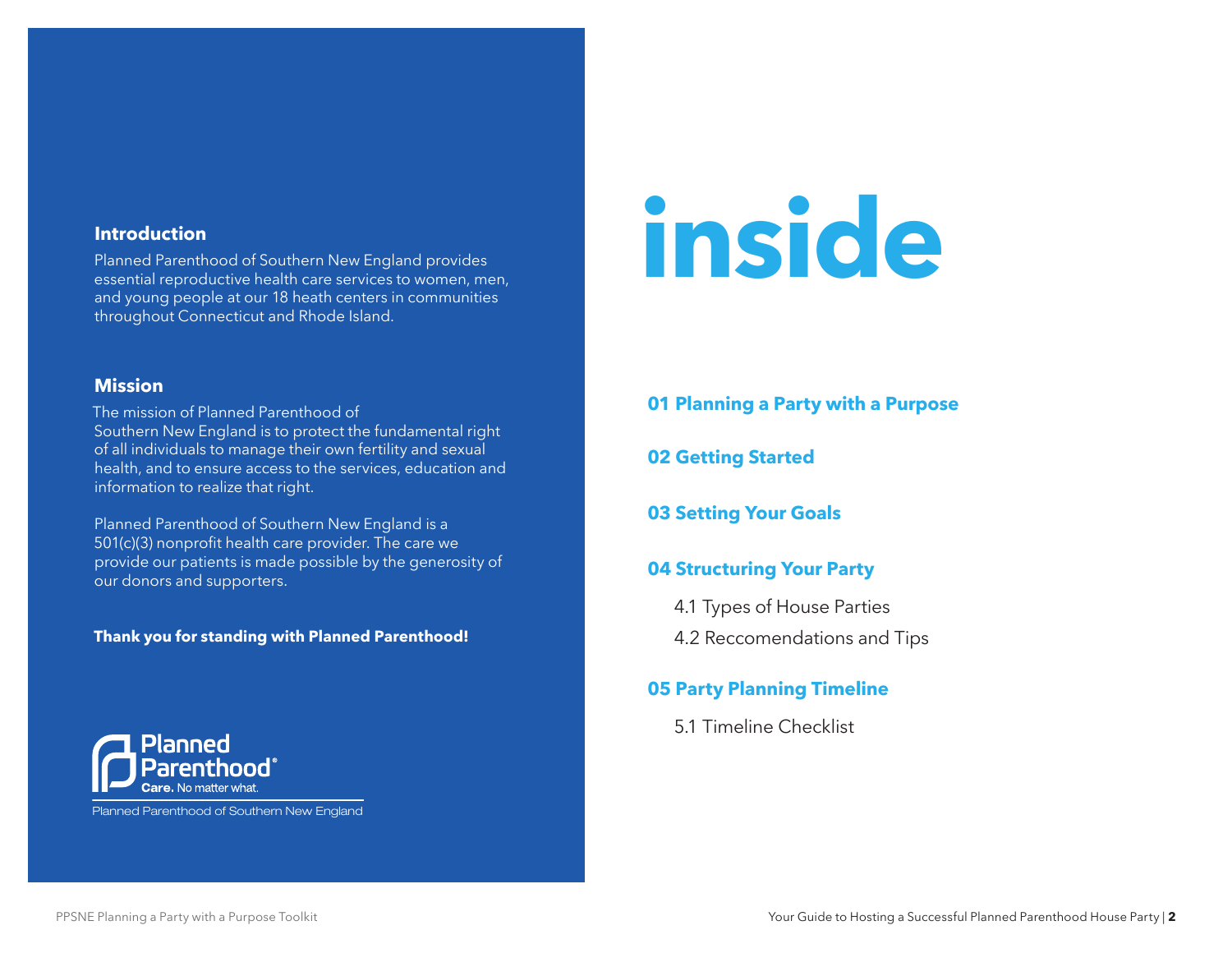## **planning a party with a purpose 01**

Thank you for your interest in hosting a fundraising house party to benefit Planned Parenthood! Hosting a house party is a great way to spread the word about, and financially support, the work of Planned Parenthood of Southern New England (PPSNE).

Planning a party, while fun, is serious business. Your event will help Planned Parenthood of Southern New England ensure that our nearly 70,000 patients are able to access reproductive health care at their preferred providers and neighborhood health centers — no matter what.

Your event will provide birth control access, life-saving cancer screenings, sexually transmitted infection education and testing, and well-woman visits. Our patients depend on PPSNE health centers to provide these services.

A house party is a fundraising tool. PPSNE can help you define your goals for the event, and build a target guest list of people you think will have an interest and the ability to support Planned Parenthood. As the host, you'll provide the space, food and beverages for your event, and send the invitations.

## **PPSNE can support you by:**

- Providing templates for print or digital invitations
- Tracking and collecting your donations online
- Providing promotional giveaways, informational materials, talking points or videos, or a representative to speak on behalf of PPSNE, if one is available

This house party toolkit provides guidelines to make your party a success. Great parties reflect their hosts' creativity, enthusiasm, and commitment to the work of Planned Parenthood!

The staff at Planned Parenthood of Southern New England can help guide you through your house party. Reach out to us today so we can begin supporting your party!

Thank you for standing with Planned Parenthood,

**Marjorie Wren** *Vice President of Development*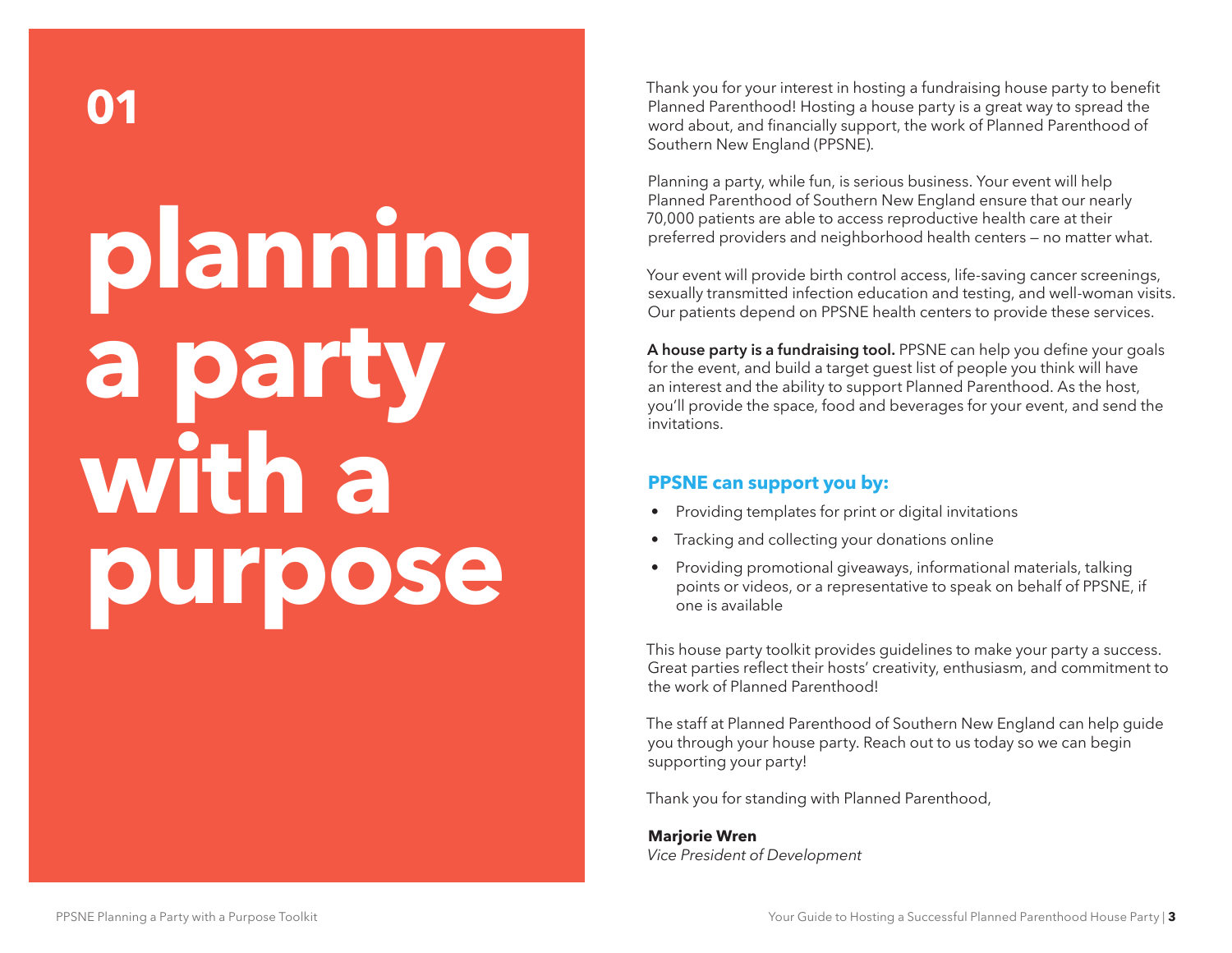## **getting started**

Once you've decided to host a house party, begin by contacting PPSNE's Director of Donor Engagement at [special.events@ppsne.org](mailto:special.events@ppsne.org) or 203-752-2813. A staff member will be in touch with you throughout the process to provide support and materials. Things to determine in advance are:

- The date of your event
- The location, such as your home or another venue
- Approximate number of guests
- How much in contributions you hope to raise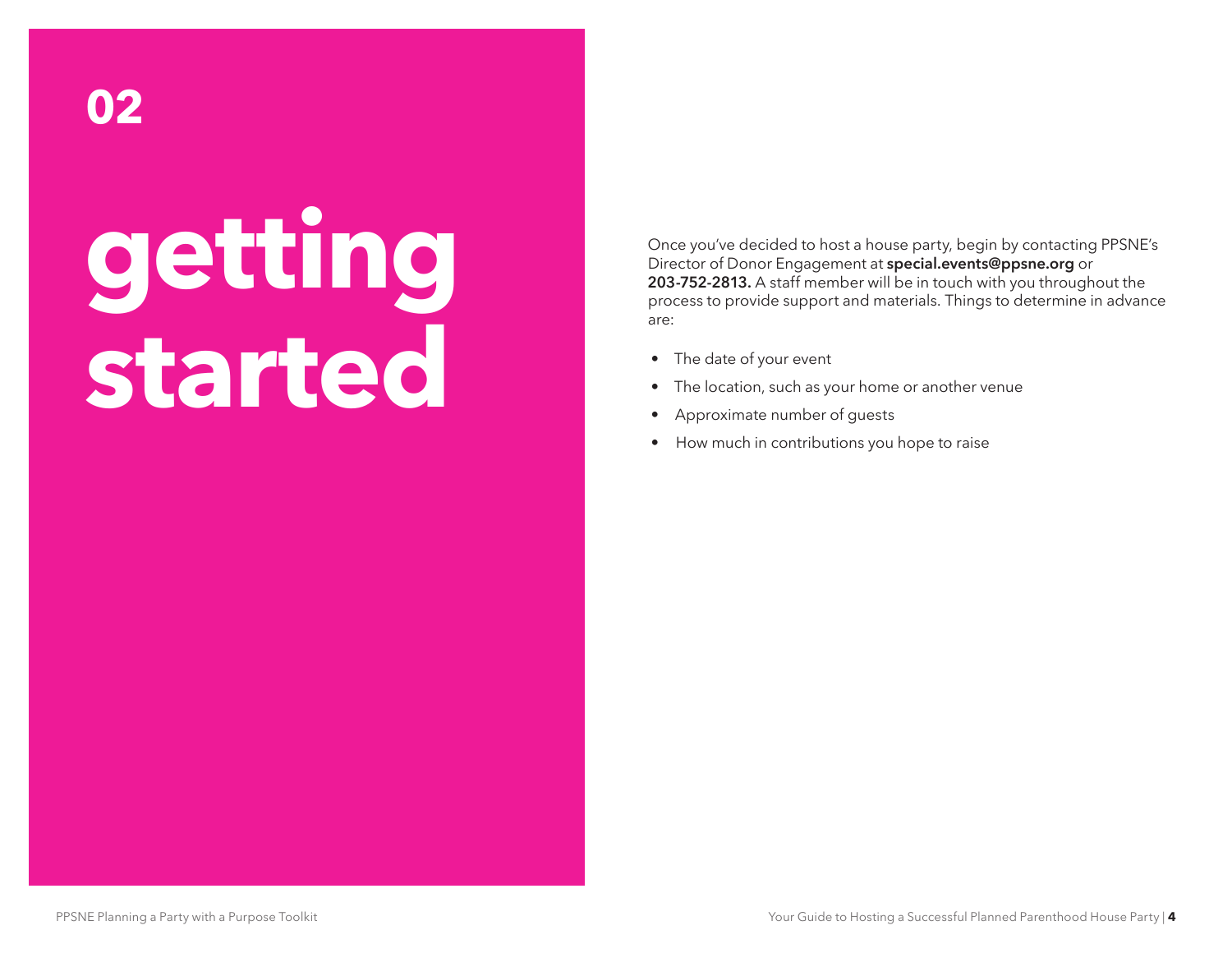**setting your goals**

## **Setting Your Goals**

Set specific goals in order to measure the success of your party. Be ambitious! The higher you set your goals, the more successful you will be at raising funds and awareness of the needs of Planned Parenthood's patients!

## **Sample Goals**

- Get at least 10-40 people to attend
- Set a specific dollar amount goal
- Ask everyone to "donate their age" in a one-time donation or as a recurring, monthly donation
- Ask everyone to become a recurring, *Guardian Society* (monthly) donor at any level
- Get everyone in attendance to sign up for text or email alerts related to reproductive health care in CT, RI and the U.S. Congress
- Get one new person to agree to host their own house party

Feel free to choose goals that you are most comfortable with.

#### **Remember:**

No contribution is too small to make your party a success.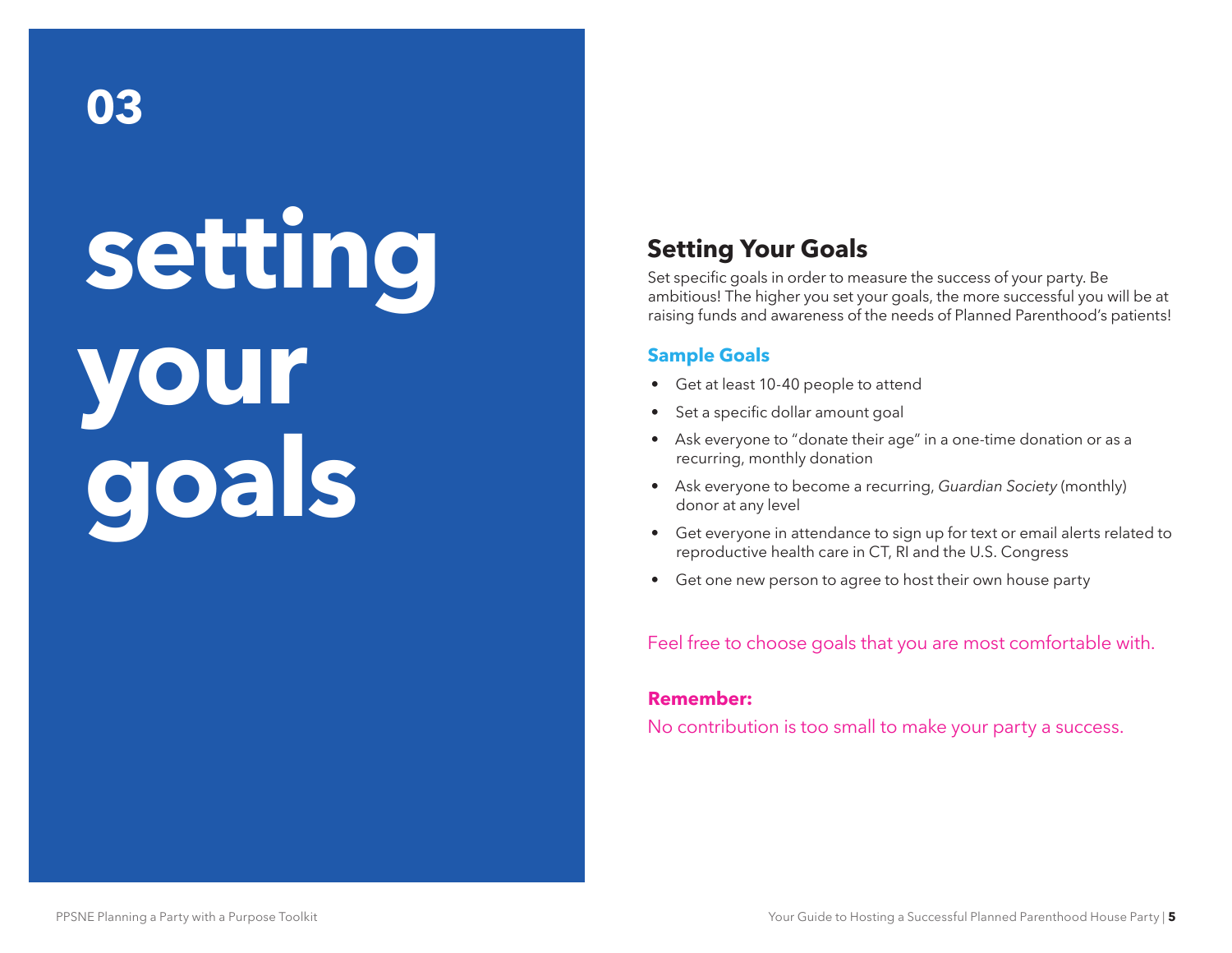## **structure your party**

We encourage you to make your event a reflection of the things you value about Planned Parenthood and that will resonate with your guests. Make your event as traditional or as outrageous as you dare!

- **• Appoint a co-host.** You might consider asking a friend or two to help coordinate the party and invite their own friends.
- **• Presentation materials.** PPSNE can send a representative to speak at your event, if one is available on your selected date and time. We can also provide you with talking points about PPSNE and links to inspiring videos about the patients we serve.
- **• Menu.** Potluck? BBQ? Hors d'oeuvres? Catered sit-down dinner? How much do you plan to spend on food? Will your guests prepare the food with you?
- **• Asking for support.** This is the big moment! How will you encourage your guests to support PPSNE? Will you have a silent auction? Will you charge tickets at the door or in advance via an invitation? Will you ask for donations in lieu of other gifts? Consider asking your guests to become *Guardian Society* (monthly) donors at a level that is most comfortable to them. For example, \$50 per month amounts to less than your daily cup of coffee!

We will provide the necessary collection tools to make this portion of your event easy for you. Party themes? We have a list of possibilities. **Keep reading!**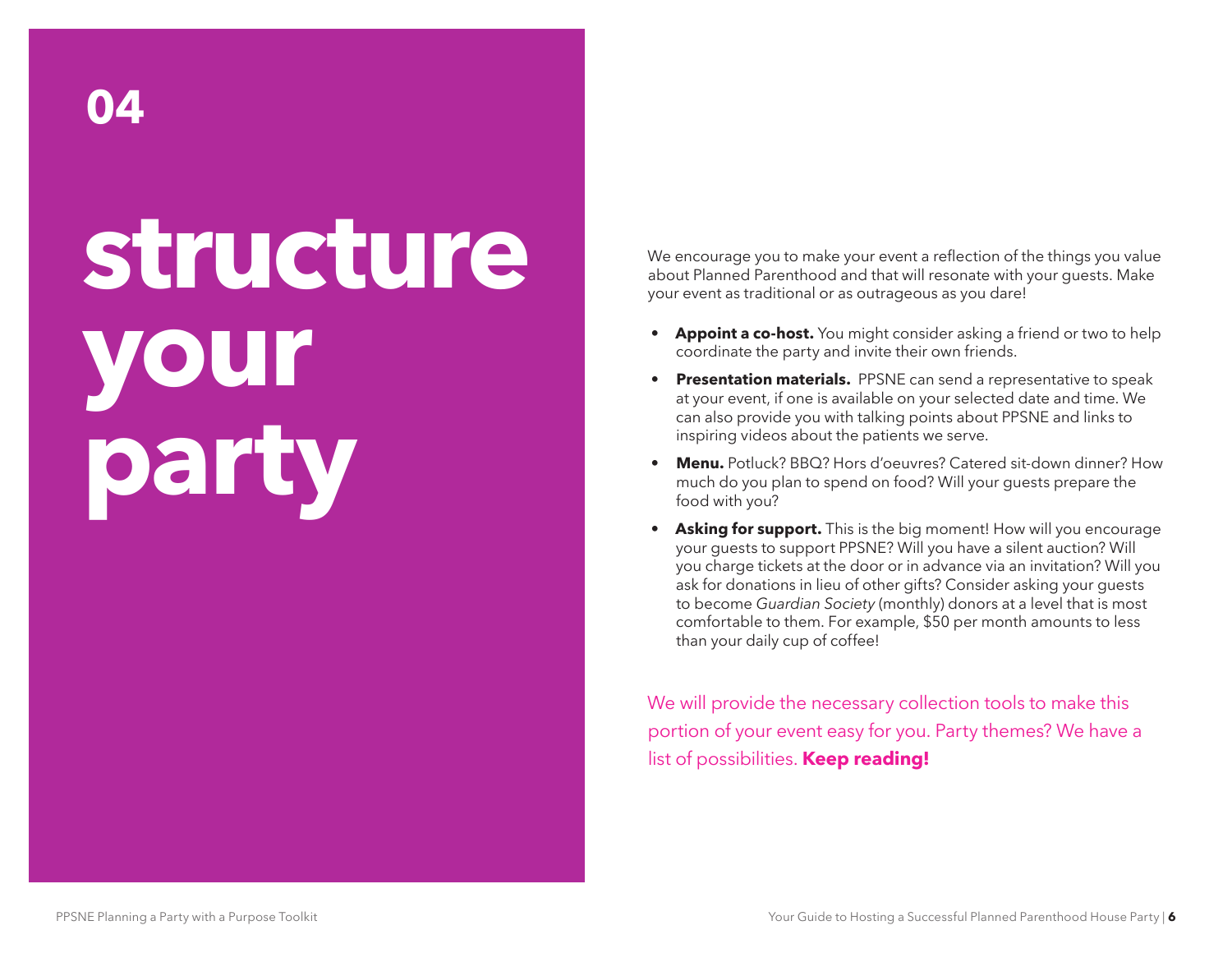## **Ideas for types of house parties:**

- **Share your birthday.** Consider hosting your next birthday as a benefit. In lieu of gifts, ask your guests to make a donation to Planned Parenthood!
- **• Activity groups.** Do you participate in a cycling, dining, knitting, or walking group? How about a book club? Why not turn your intimate club into an opportunity to engage with your friends on the issues that matter to you? Read a book that involves reproductive rights (ask us for recommendations), or lead a discussion about the issues facing womens's reproductive health care and rights? Do you belong to an alumni association, corporate group, or neighborhood association? Incorporate Planned Parenthood into your next meeting and increase awareness!
- **Mother/Daughter events.** Host a tea, brunch, or sit-in where you can share what Planned Parenthood has inspired you to do in your life and why you are involved with Planned Parenthood. Come up with ways to get involved together!

## **Consider hosting a house party based on a theme occurring during a certain month:**

- **• January:** National Cervical Health Awareness Month; *Roe v. Wade*  anniversary;
- **• February**: PPSNE Anniversary (1923), National Black History Month; Valentine's Day/National Condom Week; National Black HIV/AIDS Awareness Day
- **• March:** National Women's History Month; International Women's Day; National Day of Appreciation for Abortion Providers
- **• April:** National Minority Health Month; Get Yourself Tested (GYT) Month; STD Awareness Month; National Volunteer Week, National Equal Pay Day
- **• May:** National Teen Pregnancy Prevention Month; Asian American & Pacific Islander Heritage Month, National Women's Health Week, National Nurses Week
- **• June:** Planned Parenthood Anniversary (1916); National LGBTQ Pride Month; Immigrant Heritage Month; National Men's Health Week; National HIV Testing Day; *Griswold v. Connecticut* Anniversary
- **• July:** National Foreign Language Month; World Population Day
- **• August:** National Health Center Week; Women's Equality Day
- **• September:** National Ovarian/Gynecologic Cancer Awareness Month; National Hispanic Heritage Month; Women's Health & Fitness Day; World Contraception Day; National Gay Men's HIV/AIDS Awareness Day
- **• October:** Breast Cancer Awareness Month; LGBTQ History Month; Let's Talk Month; National Health Education and Health Care Quality Week; National Coming Out Day; National Latinx AIDS Awareness Day
- **• November:** National American Indian Heritage Month; Family Week; Transgender Awareness Week; "Thanks, Birth Control" Day; Transgender Day of Remembrance; Election Day
- **• December:** World AIDS Day; United Nations Human Rights Day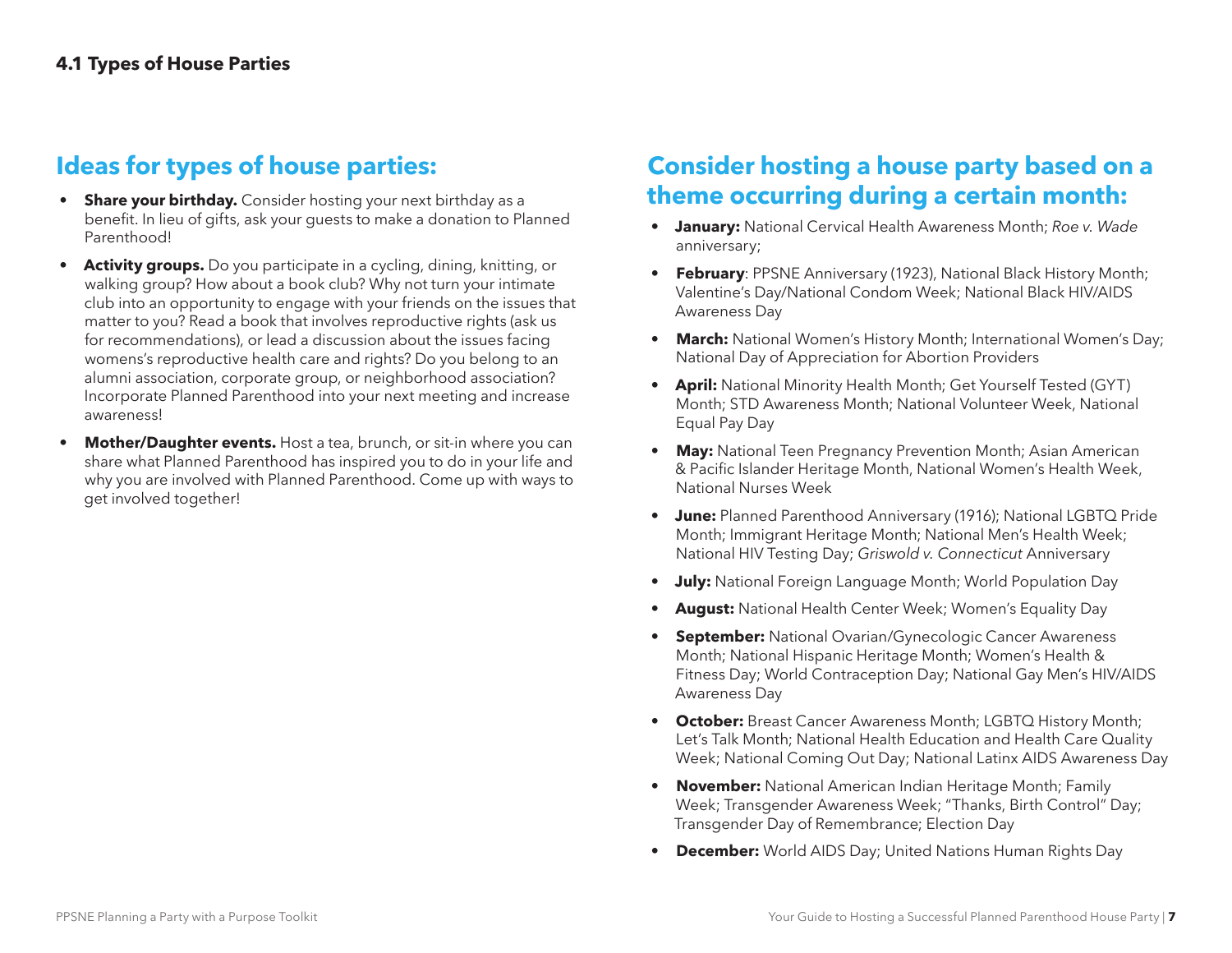## **We recommend the following:**

- Set a fundraising goal for your event. This way, you can encourage your guests to give as you get closer to the goal. Think of a reasonable goal that will be a stretch, but not impossible to achieve.
- Invite your guests approximately one month before your event.
- Create your online donation page to collect donations we will help with this tool
- Advertise your event on social media.
- Send at least one follow up email as the date approaches.
- Include a date by which you would like RSVPs.
- Create name tags for guests, especially if many people haven't met before.
- Send a post-event thank you email from your personal email address, including opportunities to engage with Planned Parenthood of Southern New England. Please include our link to donate to Planned Parenthood of Southern New England: [ppsne.org/donate](https://ppsne.org/donate)

## **Tips and tricks:**

- **• Donate to your own fundraising efforts.** When your friends and family visit your page, they'll see that you donated to support Planned Parenthood before asking them to chip in too.
- **• Talk about your fundraising efforts on social media.** Reach your friends and family where they hang out online by posting progress updates and links to your fundraising page on your social media accounts a few times per week.
- **• Double donations through company matching gifts.** When your friends and family donate, remind them to see if their employers have matching gift programs, and encourage them to fill out the necessary paperwork (usually with someone in HR at their place of work).
- **• Ask your favorite local business for a donation.** Local businesses love their customers and rely on your support, so why not ask them to return the favor and give?
- **• Personalize your page and tell your story.** Inspire your friends and family to give by sharing the reasons why you support Planned Parenthood.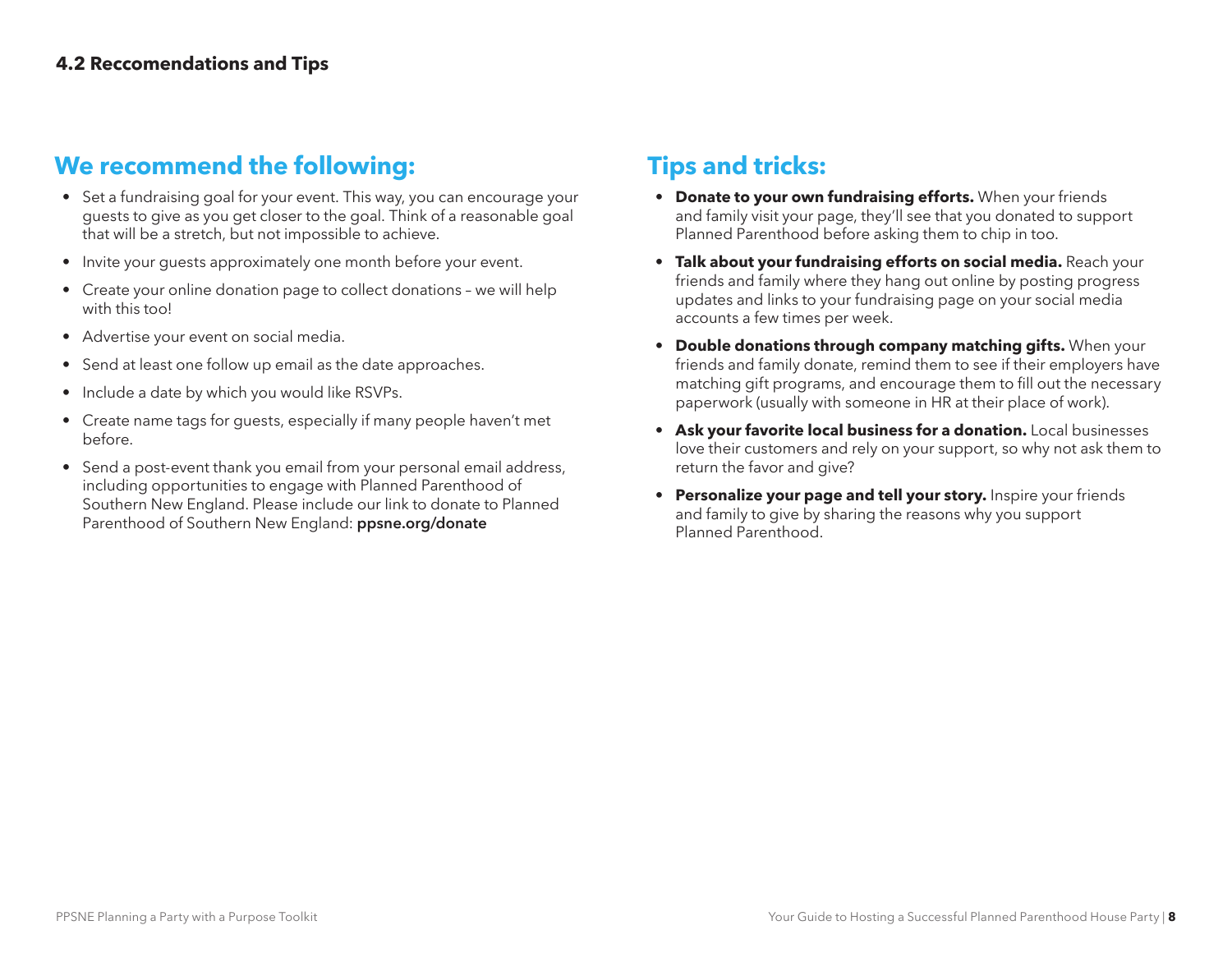## **party planning timeline**

Depending on the size, location, and theme of your party, you may want to allow as few as 4 to 6 weeks or as many as 8 to 12 weeks to plan your event.

## **Preliminary Planning:**

- Pick a date for your party
- Invite co-hosts and assign tasks
- Decide on party theme
- Chose a topic
- Set goals for the event (\$ amount, RSVPs, attendees)
- Establish your guest list
- Secure the location
- Register your party with Planned Parenthood by contacting [special.events@ppsne.org](mailto:special.events@ppsne.org) or 203-752-2813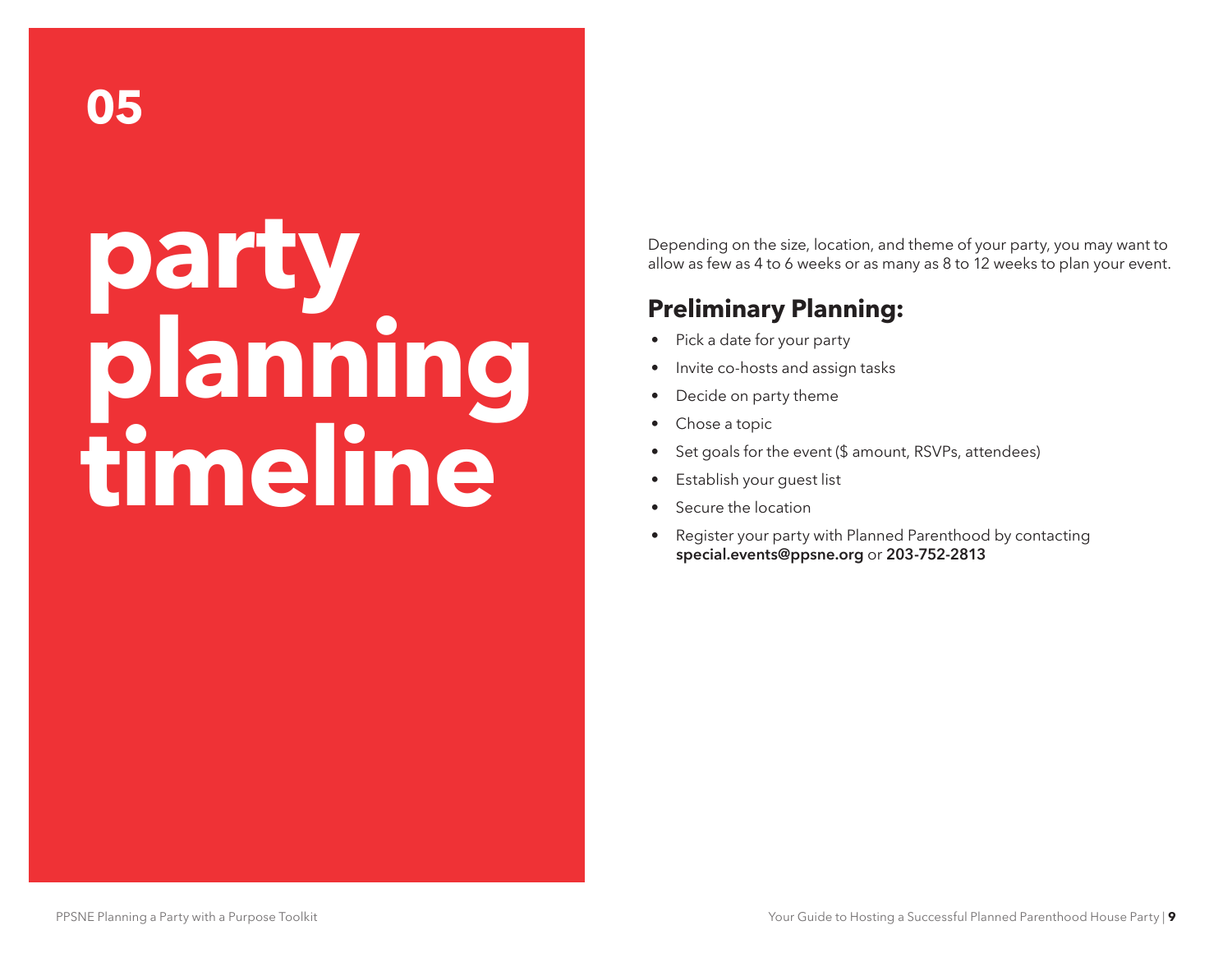## **5.1 Timeline Checklist**

### **6-8 Weeks before Party:**

- □ Confirm the location
- □ Send out invitations/evites; ask that guests RSVP and include directions
- $\Box$  Confirm you have the Planned Parenthood materials you need for party, including donation forms, envelopes, guest sign-in forms, volunteer applications, PPSNE talking points, and other materials
- □ Ensure you have a table for check-in
- □ Determine the menu (light beverages and snacks suggested)
- $\Box$  If applicable, make the request for PPSNE representative to speak

### **4 Weeks before Party:**

- □ Review all RSVPs; call people who have not responded
- $\Box$  Send out reminder evites
- $\Box$  Finalize the menu and purchase beverages and supplies
- □ Confirm tasks with co-hosts (greeter, food, beverage, equipment, photographer, etc.)

### **1 Week before Party:**

- □ Make reminder calls or send emails to guests
- □ Finalize the guest list
- $\Box$  Set the agenda for evening
- □ Confirm the menu and beverage logistics, including preparation and arrival

## **3 Days before Party:**

- $\Box$  Check-in with co-hosts and review assigned duties
- □ Make reminder calls and emails as needed
- $\Box$  Check the venue for proper tables, seating, and equipment
- □ Decorate if necessary

## **Day of Party:**

- $\Box$  Greet quests; ask that they sign-in (have sign-in sheets and name tags ready)
- $\Box$  After allowing quests to mingle, begin the program
- $\Box$  Thank quests for attending, tell them why you support Planned Parenthood, and ask for their advocacy support
- $\Box$  Encourage quests' questions and distribute materials
- $\Box$  Get at least one other person to volunteer to host their own party
- $\Box$  Continue the party and thank quests before they leave

### **Day after Party:**

- $\Box$  Send thank you notes or emails to quests
- $\Box$  If appropriate, encourage them to consider hosting a party or making a donation online
- □ Email pictures to [special.events@ppsne.org](mailto:special.events@ppsne.org)
- $\Box$  Enclose sign-in sheets and petitions or actions and mail them to:

**Planned Parenthood of Southern New England 345 Whitney Avenue New Haven, CT 06511**

#### **1 Week after the Party:**

□ Expect a call or email from PPSNE to follow-up on your event